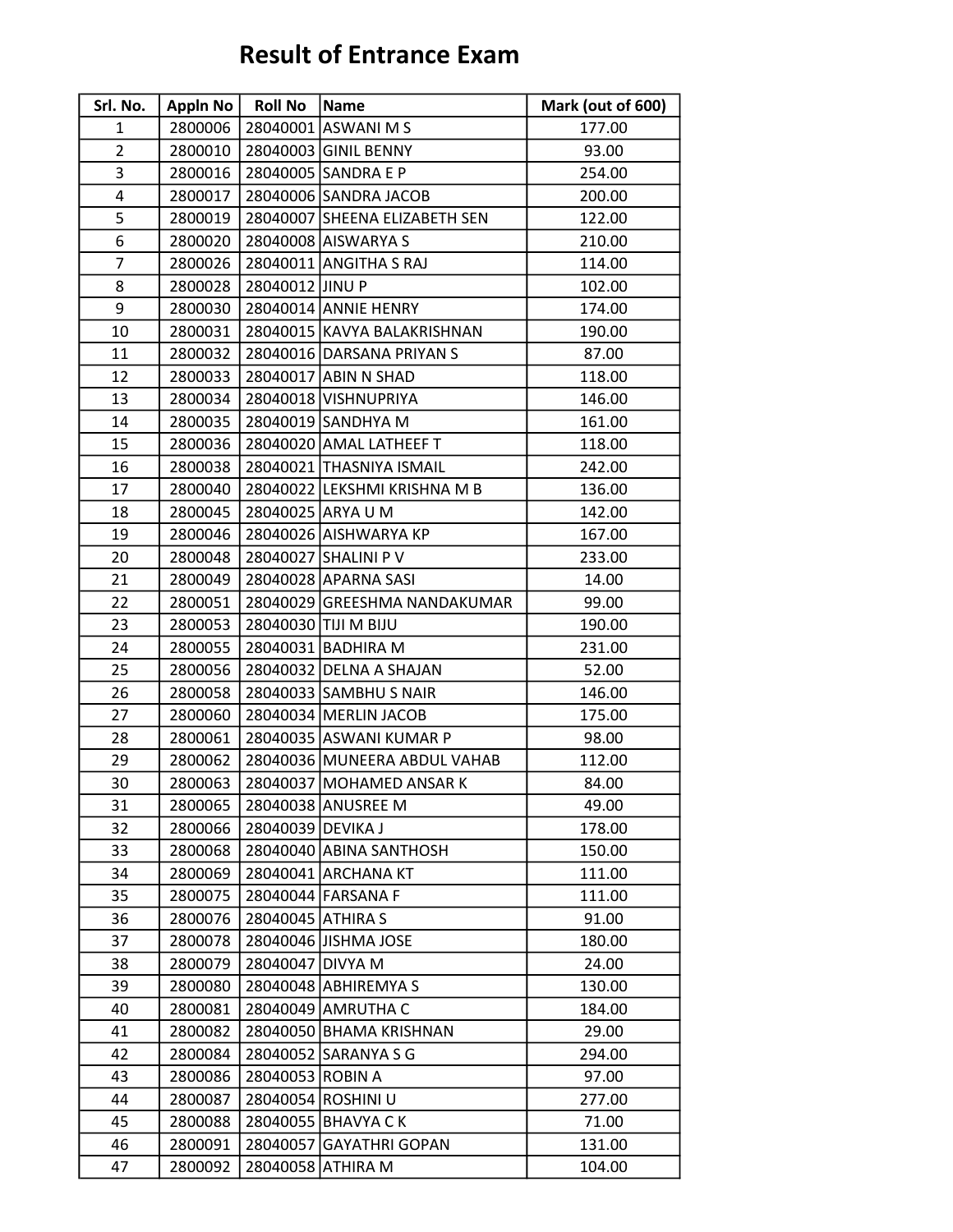| 48 | 2800093            |                   | 28040059 MARY DINI K P         | 87.00           |
|----|--------------------|-------------------|--------------------------------|-----------------|
| 49 | 2800094            |                   | 28040060 ALOSHYA MARY GEORGE   | 57.00           |
| 50 | 2800095            |                   | 28040061 GAYATHRI ARAVIND      | 171.00          |
| 51 | 2800099            |                   | 28040062 ANJANA G NAIR         | 223.00          |
| 52 | 2800100            | 28040063 ANJU R   |                                | 63.00           |
| 53 | 2800103            |                   | 28040064 SREELEKSHMI A         | 247.00          |
| 54 | 2800104            |                   | 28040065 SREEMOL M S           | 192.00          |
| 55 | 2800105            |                   | 28040066 MASUROORA P           | 184.00          |
| 56 | 2800106            |                   | 28040067 NIKHIL P D            | 63.00           |
| 57 | 2800109            |                   | 28040069 NARJISHA N N          | 168.00          |
| 58 | 2800112            |                   | 28040070 KARTHU T              | 269.00          |
| 59 | 2800114            | 28040071 SHEWTA   |                                | 126.00          |
| 60 | 2800115            |                   | 28040072 MOHAMED ANSAR CK      | 207.00          |
| 61 | 2800116            |                   | 28040073 MOHAMMED ASHIQUE CHUK | 192.00          |
| 62 | 2800117            | 28040074 FASNA M  |                                | 233.00          |
| 63 | 2800118            |                   | 28040075 SINU A XAVIER         | 81.00           |
| 64 | 2800120            |                   | 28040076 SREESHA P             | 239.00          |
| 65 | 2800121            | 28040077 AKSA J T |                                | 223.00          |
| 66 | 2800123            |                   | 28040078 KALPANA LEKSHMY K     | 261.00          |
| 67 | 2800125            |                   | 28040079 AISWARYA SREEKUMAR A  | 40.00           |
| 68 | 2800126            |                   | 28040080 ANJITHA C             | 224.00          |
| 69 | 2800127            |                   | 28040081 NASILA M M            | 193.00          |
| 70 | 2800128            |                   | 28040082 FAHMITHA NASMI K      | 163.00          |
| 71 | 2800129            |                   | 28040083 THULASI V             | 82.00           |
| 72 | 2800131            |                   | 28040085 VEENA T VIDYAN        | 160.00          |
| 73 | 2800132            |                   | 28040086 ADARSH A L            | 176.00          |
| 74 | 2800133            |                   | 28040087 SHAHINA BEEGUM R      | 70.00           |
| 75 |                    | 28040089 AJISHA K |                                |                 |
| 76 | 2800136<br>2800137 |                   | 28040090 JOBISHA MERLIN        | 125.00<br>61.00 |
| 77 | 2800138            |                   | 28040091 SUJITHA A             | 140.00          |
| 78 | 2800139            |                   |                                |                 |
|    | 2800140            | 28040092 ATHIRA P |                                | 210.00          |
| 79 |                    |                   | 28040093 NASEERA M             | 122.00          |
| 80 | 2800141            |                   | 28040094 MUHAMMED MUBASHIR T   | 73.00           |
| 81 | 2800143            |                   | 28040095 ARONA G R             | 158.00          |
| 82 | 2800144            |                   | 28040096 MOHAMED RAEES K       | 95.00           |
| 83 | 2800145            |                   | 28040097 SHANA NASRIN A        | 163.00          |
| 84 | 2800146            |                   | 28040098 DEVIKA P SURESH       | 149.00          |
| 85 | 2800150            |                   | 28040099 VIDYA PRASAD          | 76.00           |
| 86 | 2800151            | 28040100 SIMI M S |                                | 35.00           |
| 87 | 2800152            |                   | 28040101 SANDRA SAM            | 149.00          |
| 88 | 2800153            | 28040102 FARIS    |                                | 69.00           |
| 89 | 2800154            |                   | 28040103 SHIRIL SHAHANA K      | 140.00          |
| 90 | 2800155            |                   | 28040104 SRUTHY T S            | 273.00          |
| 91 | 2800156            |                   | 28040105 SANDRA SHAJI          | 99.00           |
| 92 | 2800158            |                   | 28040106 PARVATHY SHAJI        | 134.00          |
| 93 | 2800159            |                   | 28040107 ASHA U PRASAD         | 138.00          |
| 94 | 2800160            |                   | 28040108 ADITHYA R S           | 106.00          |
| 95 | 2800161            | 28040109 SRUTHI K |                                | 200.00          |
| 96 | 2800162            |                   | 28040110 AISWARYA C V          | 195.00          |
| 97 | 2800169            |                   | 28040111 SHAMEEMA M            | 94.00           |
| 98 | 2800170            |                   | 28040112 MEGHA V P             | 134.00          |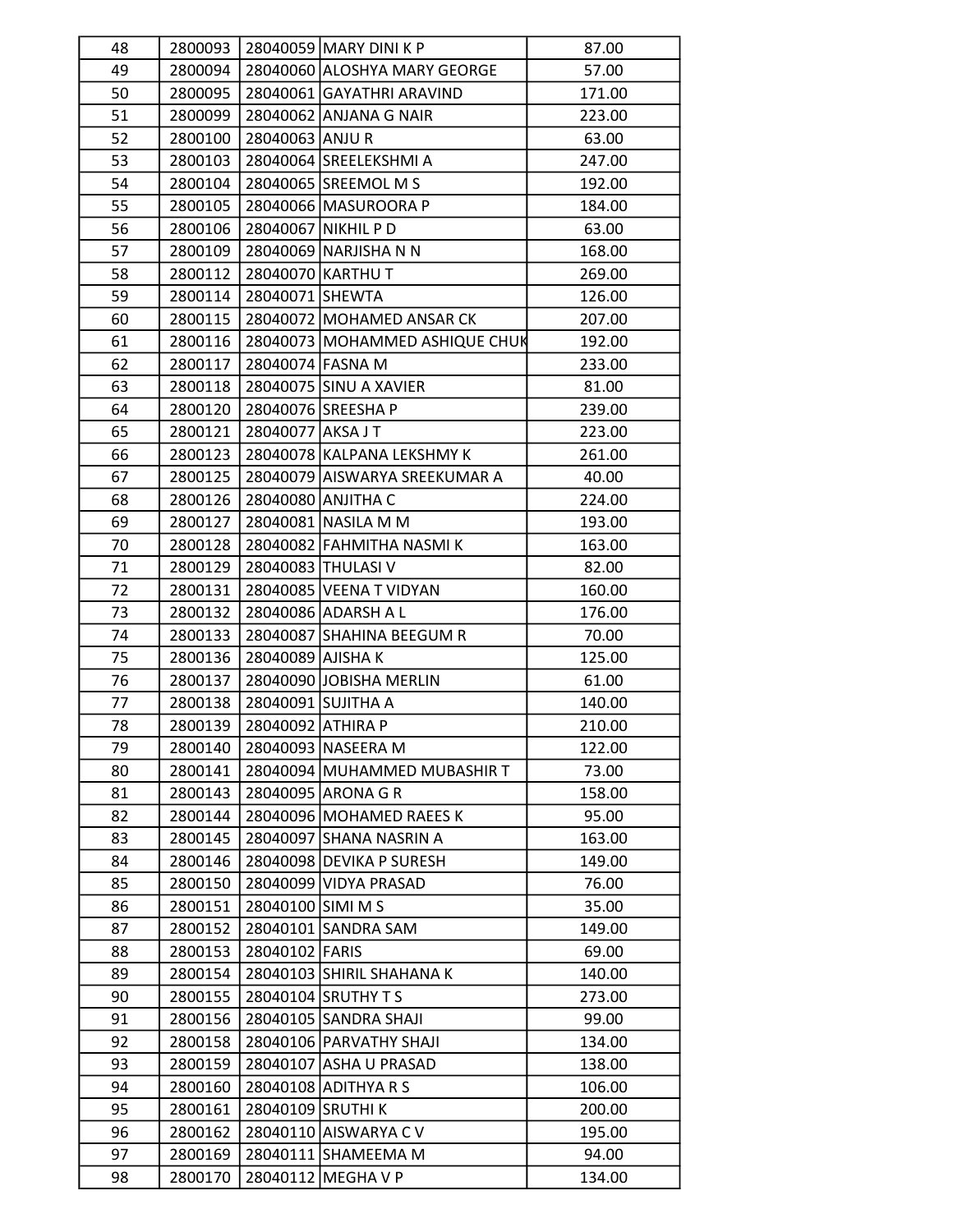| 99  |         |                    | 2800174 28040114 GREESHMA K  | 104.00 |
|-----|---------|--------------------|------------------------------|--------|
| 100 | 2800175 | 28040115 RASHMI J  |                              | 254.00 |
| 101 | 2800177 |                    | 28040117 ANIT MARY JOSELIN   | 61.00  |
| 102 | 2800178 |                    | 28040118 DEVIKA B NAIR       | 150.00 |
| 103 | 2800182 |                    | 28040119 CHANDANA T          | 158.00 |
| 104 | 2800185 |                    | 28040121 RINU FATHIMA K      | 112.00 |
| 105 | 2800186 |                    | 28040122 GEETHU V B          | 148.00 |
| 106 | 2800188 |                    | 28040124 ANJU DAVIS          | 157.00 |
| 107 | 2800191 |                    | 28040125 SONIYA KAVIRAJ      | 115.00 |
| 108 | 2800192 | 28040126 IRFANA    |                              | 134.00 |
| 109 | 2800193 |                    | 28040127 AHALYA ANIL C       | 111.00 |
| 110 | 2800196 | 28040128 GANGA K   |                              | 112.00 |
| 111 | 2800199 |                    | 28040129 ABHIRAMI M A        | 98.00  |
| 112 | 2800200 | 28040130 VIJITHA G |                              | 174.00 |
| 113 | 2800201 |                    | 28040131 FATHIMA HIDHA       | 165.00 |
| 114 | 2800202 |                    | 28040132 SHARANYA P          | 153.00 |
| 115 | 2800204 |                    | 28040134 SHATHA SHERIN KS    | 172.00 |
| 116 | 2800207 |                    | 28040136 SAMIHA P            | 107.00 |
| 117 | 2800208 |                    | 28040137 AKSHAYA S KUMAR     | 189.00 |
| 118 | 2800209 | 28040138 AFSAL P   |                              | 118.00 |
| 119 | 2800210 |                    | 28040139 MALAVIKA C KISHORE  | 135.00 |
| 120 | 2800211 |                    | 28040140 NEELU GIREESH       | 69.00  |
| 121 | 2800216 |                    | 28040142 BHAGYA C NAIR       | 166.00 |
| 122 | 2800217 |                    | 28040143 ANJANA SIVADAS      | 160.00 |
| 123 | 2800218 |                    | 28040144 SILPA BABU          | 55.00  |
| 124 | 2800219 |                    | 28040145 AISWARYA B S        | 236.00 |
| 125 | 2800220 |                    | 28040146 DIVYA M DAS         | 57.00  |
| 126 | 2800223 |                    | 28040147 GAYATHRI RAJEEV     | 230.00 |
| 127 | 2800225 |                    | 28040148 GRESHMA SV          | 202.00 |
| 128 | 2800226 |                    | 28040149 AMRUTHA A P         | 206.00 |
| 129 | 2800227 |                    | 28040150 ANZALNA SALAM       | 262.00 |
| 130 | 2800228 |                    | 28040151 RUMAILA K M         | 190.00 |
| 131 | 2800230 |                    | 28040152 MUMTHAS BEEGAM      | 223.00 |
| 132 | 2800231 |                    | 28040153 ATHIRA MOHAN        | 121.00 |
| 133 | 2800232 |                    | 28040154 AISWARYA S          | 242.00 |
| 134 | 2800234 |                    | 28040155 ANOORA P K          | 122.00 |
| 135 | 2800235 |                    | 28040156 RANJITHA K          | 78.00  |
| 136 | 2800236 |                    | 28040157 ANONAPRIYA N        | 177.00 |
| 137 | 2800237 | 28040158 KAVYA V   |                              | 129.00 |
| 138 | 2800240 |                    | 28040161 MANGALAVALLY A      | 126.00 |
| 139 | 2800241 |                    | 28040162 SHILPA RAJU         | 26.00  |
| 140 | 2800242 |                    | 28040163 AKHILA C SATHEESAN  | 154.00 |
| 141 | 2800243 |                    | 28040164 ANSIYAMOL A         | 148.00 |
| 142 | 2800244 |                    | 28040165 RUHSANA P           | 159.00 |
| 143 | 2800245 |                    | 28040166 ANGEL GEORGE        | 156.00 |
| 144 | 2800246 |                    | 28040167 VISMITHA R CHANDRAN | 131.00 |
| 145 | 2800247 |                    | 28040168 NAYANA VINOD        | 115.00 |
| 146 | 2800249 |                    | 28040169 ATHIRA S LEKHA      | 177.00 |
| 147 | 2800250 |                    | 28040170 ARYA REJI           | 142.00 |
| 148 | 2800251 |                    | 28040171 DIYA RAJAN M P      | 228.00 |
| 149 | 2800252 |                    | 28040172 VYSHNAVI PK         | 237.00 |